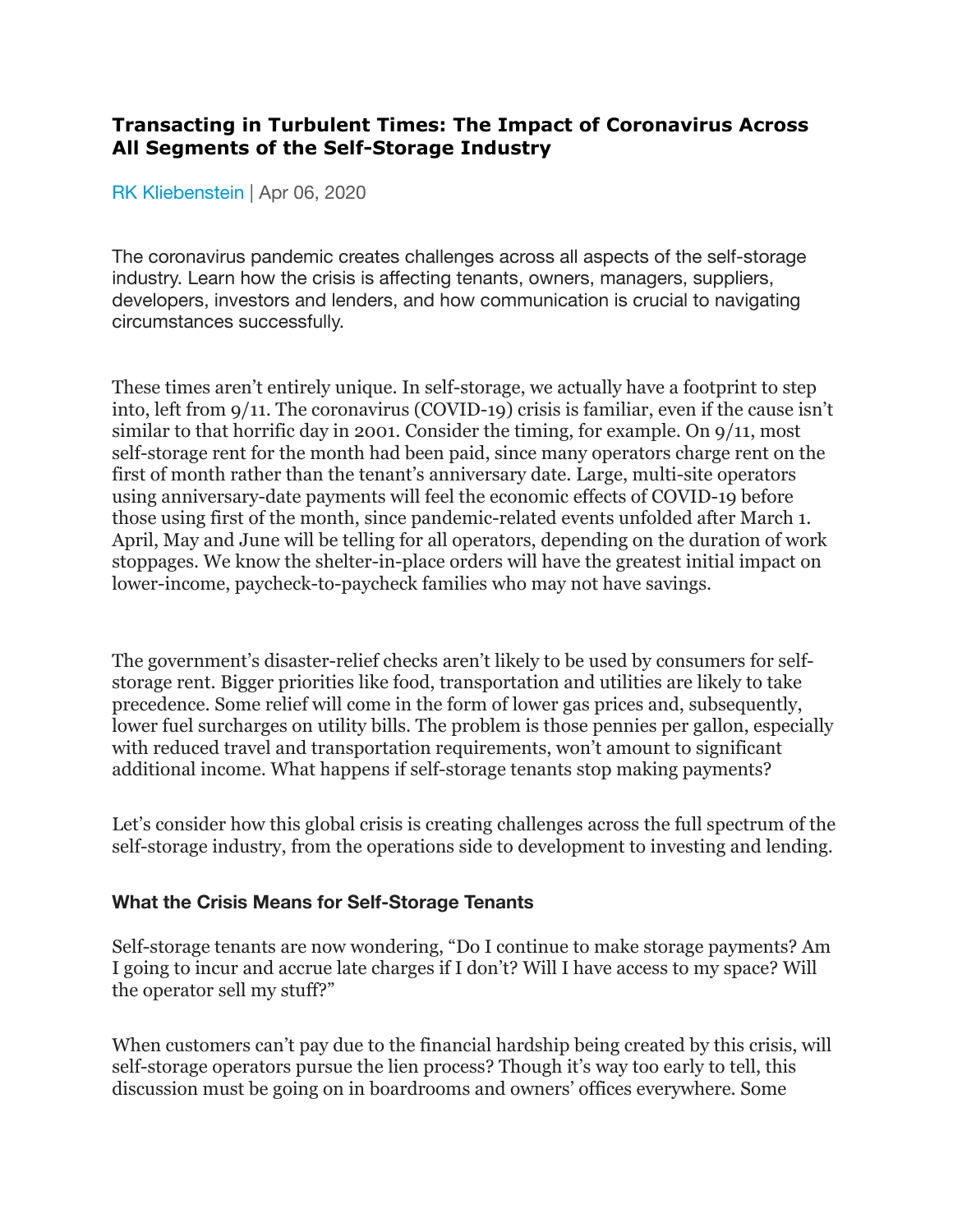goodwill and positive public relations is to be gained by announcing a suspension of late fees for say, 90 days. That doesn't necessarily mean the lien process is suspended, though that may be an option. A secondary decision is whether to allow tenant access during periods of non-payment.

Self-storage attorney Jeffrey Greenberger, partner at Greenberger & Brewer LLP, recommends that operators actively communicate with tenants who indicate difficulty paying rent. "I have encouraged my clients to work with every tenant who claims some hardship. This can be everything from waiving late fees, splitting up monthly payments into weekly payments, or even deferring some amount of rent as long as the tenant pays some of it," he says. "That said, we are unfortunately finding folks who simply want to take advantage of this crisis to see what they can get out of all of their creditors. Thus, we are asking for some sort of proof of layoff or cutback in hours as part of our willingness to compromise on full and on-time rent as required by the rental agreement."

Greenberger has also advised operators to have tenants sign an acknowledgement indicating that whatever payment compromise is reached is temporary and doesn't waive prompt repayment once the crisis is over. For tenants who don't communicate with operators and fail to pay, Greenberger advises moving forward normally, including overlocking and sending lien notices, though with an extended proposed sale date in June or July.

"This keeps tenants on notice that they have to still pay attention to their debt to the facility, that storage is not charity; and while we recognize we are not going to hold any lien sales in April, we keep their feet to the fire and deny access (as permitted), until they communicate with us," he says. "This avoids any waiver of rights under the rental agreement, helps promote settlements up to and including agreed vacate agreements, and also makes sure operators get something from their tenants. If we sit silently and do nothing, my fear is tenants will treat self-storage as the lowest priority and pay nothing."

**My advice:** Facility operators, be communicative. Prepare your frontline staff (even if they're working remotely) to answer questions. Will your response be "business as usual" or adjusted depending on circumstances? Likewise, have a conversation with your call center. Scripts should be revised. Open the door to a conversation with someone on staff who is articulate, compassionate and well-informed about the desires of ownership.

There are even more wide-reaching considerations for commercial tenants. The duration of this event will dictate the severity. For nonessential businesses—frankly, a larger group than most of us would like to believe—the issue may be a trickle-down effect, depending on payment receipts from end users to commercial entities. A one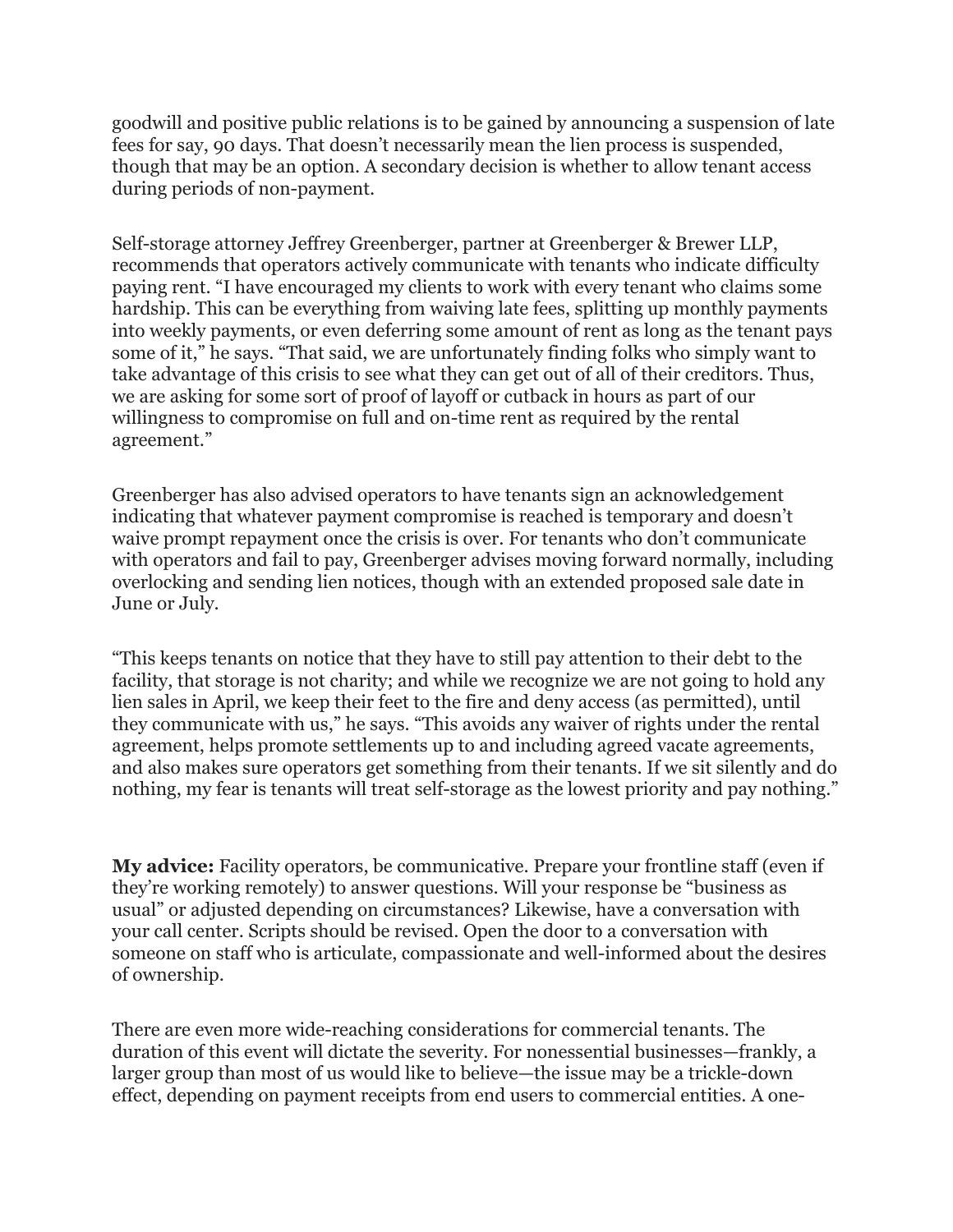size-fits-all policy may not work. For example, what works for a landscape business or grocery store may not befit a restaurant, daycare center or hotel.

### **What the Crisis Means for Self-Storage Owners**

For self-storage owners, some pertinent questions to ask are:

- Do I open my offices to public traffic?
- Do I staff my offices or have employees remain at home? (There may be a fine line here if managers live on site.)
- Do I waive late fees?
- Do I move forward in the lien process?
- How and what do I communicate with the public and my tenants?
- Am I able to seamlessly conduct business from rental to payment?
- If cash flow requires disbursement prioritization, where do mortgage payments fall?

If tenants stop paying rent, it starts a domino effect. One of the first "tells" will be rejected autopay transactions. If your doors are closed in observance of stay-in-place orders, the first payments to go missed will be those typically paid at the counter. If you're allowing staff to work remotely, then you at least have a line of defense.

In reality, keeping the office open likely isn't critical as long as tenants—particularly business owners and hospitals—have access to their units. If self-storage is deemed an "essential" service in your area, then the decision of whether to remain open is up to the owner.

Does your rental agreement have a *force majeure* clause? This essentially covers unforeseeable circumstances that prevent someone from fulfilling a contract. Do you even need it? Apparently, such a clause is unnecessary in month-to-month leases, according to attorney Scott Zucker, partner at Weissmann Zucker Euster Morochnik & Garber P.C., who says it's more important in long-term leases that can't be fulfilled or specific event-related contracts.

"In self-storage, both the operator and the tenant have the right to terminate at any time during the term of the lease to limit the rental to one month," notes Zucker. "Force majeure defenses for failure to fulfill the purpose of the rental would seem unnecessary due to their limited duration."

Operational limitations caused by the coronavirus, such as a lack of onsite staff to sanitize common areas, provide retail services or patrol the property, aren't likely to trigger a need for force majeure, according to Greenberger, who says none of these operational changes likely would be substantial enough to make a lease termination necessary. "If tenants feel operators have abandoned their responsibilities, they can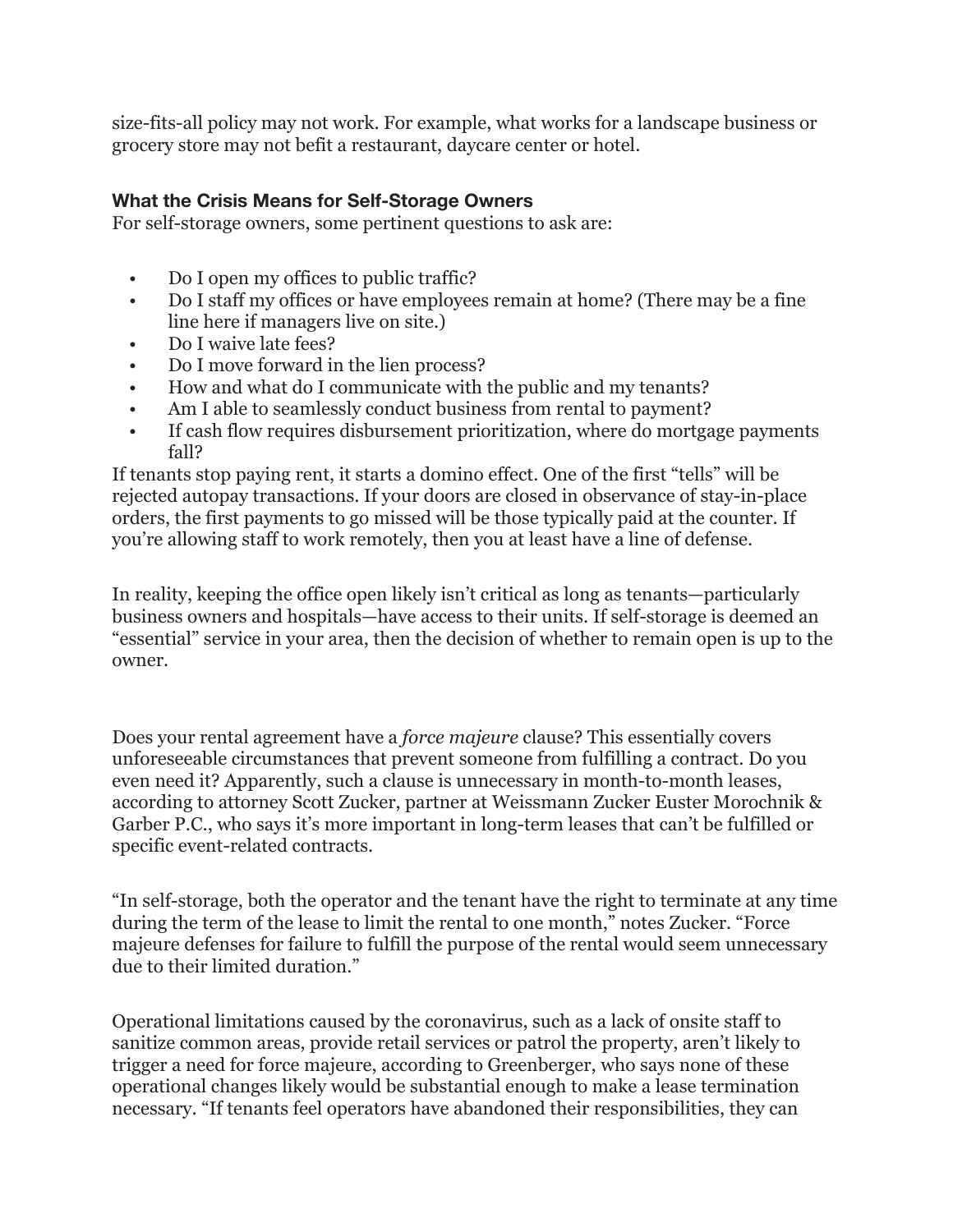move out with little or no notice. This is why a [force majeure] clause simply isn't customary for a month-to-month agreement."

When it comes to new rentals, operators who offer online move-in capability have an advantage, as they're able to complete the rental process without human intervention or a wet lease. Closing your management office to face-to-face interaction is a higher level of compliance than is demanded in most shelter-in-place orders and is a good way to limit in-person contact with customers.

In addition to addressing operational considerations, some self-storage owners may face complexity over their mortgage payments. Those likely to be hit the hardest will are those with facilities in lease-up or that are over-leveraged. Well-capitalized, low-levered owners will have the greatest protection from the fallout. A diminution of profits is entirely different from mortgage default.

**My advice:** Owners, be communicative with prospects, tenants, staff, vendors and lenders. Fully comply with state, federal and local mandates regarding shelter-in-place orders. Continue to operate virtually as much as possible, using online rentals. Make informed choices rather than rash decisions. Make sure your messaging to customers and the public is consistent and embodies esprit de corps as we navigate unchartered waters.

#### **What the Crisis Means for Self-Storage Managers**

First and foremost, family and personal safety should take precedence over all other factors. Self-storage managers shouldn't succumb to fear from fiction, and don't let social media guide your choices. Use facts to make decisions about safety for you and your family. My family made the choice toward almost zero contact with the outside world. Our prescriptions and groceries are being delivered, and we don't pick up food from restaurants.

You have to make decisions consistent with your own health. If you have an impaired immune system or an auto-immune disease, make intelligent choices. This is a lifesafety matter, not a bad case of the sniffles. Staying home from work may be a temporary cash-flow issue, but a life-ending decision would have much more long-term effects. Remember, being a self-storage manager is a job, not a lifestyle (sorry, owners). Likewise, you shouldn't endanger others.

If you're laid off due to a store closure, you should have rights to an unemployment claim, subject to the rules and regulations of your state. If you're an independent contractor and haven't been paying into the system, you may not have basis for a claim. Regardless, depending on the duration of this event, ownership will, in most cases, be anxious to get back to business as quickly as possible.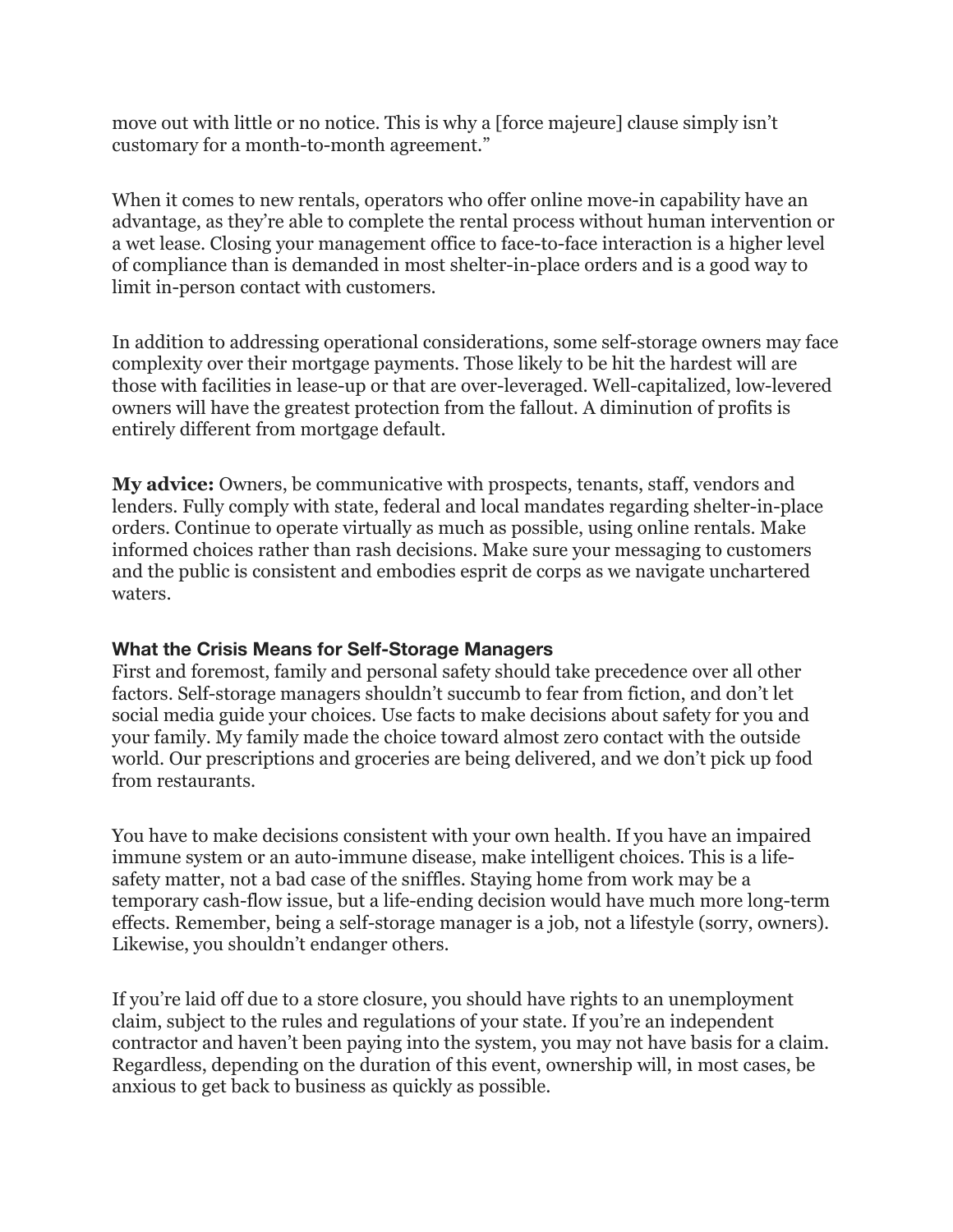**My advice:** Managers, be communicative (are you seeing a common thread here?) with your family, friends and employer. Assess each risk and the potential reward. Stay informed and be ready to act. More than anything, protect your own health and that those with who you come in contact.

Keep your owners informed of increased or decreased traffic on the website and phone. Walk-in traffic should be nil. Also, watch rent-collection trends compared to previous periods (this is easier if yours is a stabilized store). Watch for rent payments from tenants that are typically paid in cash, and keep ownership informed of autopay cancellations. Carefully track rentals and receipts against prior periods. If you have an application like District Manager, turn on the alerts, so the team stays informed.

#### **What the Crisis Means for Self-Storage Suppliers**

If a vendor is in the new-construction supply chain, current realities may be different from the issues faced by purveyors of goods and services to established self-storage facilities. In both situations, there's inventory on the ground and in transit that will keep flowing in the short run. If predictions are true and the duration of the crisis is relatively short-lived (three to four months), the disruption will be a hiccup and not devastating.

Chinese-sourced materials are likely to be the most impacted, particularly as China wrestles with labor issues as well as transit and logistics challenges. Resellers may look to source from countries where the pandemic has had less affect. Domestic providers may struggle with potential labor issues and shifts in production to meet healthcare needs ahead of construction and industrial demands.

Expect nothing less than delays in the supply chain, from ordering to delivery. It's extremely encouraging that supply-chain giants like Amazon are gearing up, not down. There may even be opportunities within the crisis to support customer needs and keep businesses running. Consumers, personal and commercial, are creative. When the paper-goods crisis hit grocery shelves, second-source suppliers immediately saw the market shift to them, including office and industrial suppliers, which found themselves exhausting 90-day inventories in a matter of moments. In this case, demand created suppliers.

**My advice:** Vendors, communicate with your customers. If you can't supply due to sourcing issues, tell them what you're doing to restore the supply chain. If you have delivery issues, let them know how you're planning to deliver goods and services.

Be collaborative. Maybe you don't have a particular product readily available but your competitor does. Arrange to defer some sales traffic to them in exchange for your ability to meet customers' needs. Since stay-in-place orders differ from state to state, you may find that working with competitors rather than against them is more beneficial.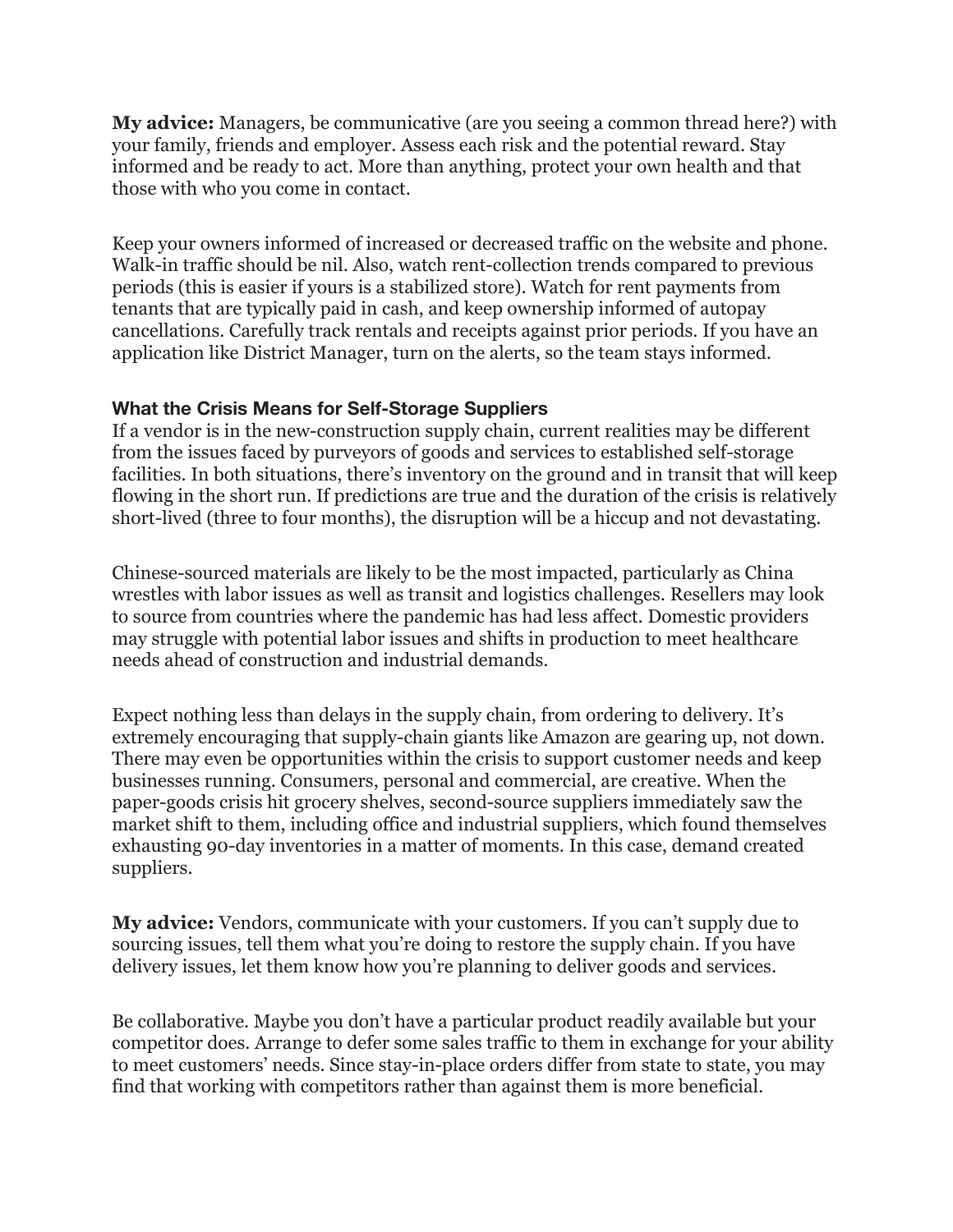#### **What the Crisis Means for Self-Storage Developers**

Self-storage developers are in a unique situation. They need to be patient and see how this crisis plays out. What we do know is things are certainly changing. Move ahead, albeit more cautiously. Know this is a good time to reassess project assumptions based on debt, lease-up, operational metrics and industry movement.

The purchase and sale agreement (PSA) needs a good revision right now. Make certain that force majeure language is inclusive, and that if your loan commitment has MAC clauses, they dovetail into your PSA. Understand that the municipal approval process may be different. Some municipalities may not be technologically advanced enough to allow work from home.

Think about public hearings. These are designed to bring citizens and government together in a forum. What about now? It's certainly possible for a hearing to be held virtually. City-council members could Skype. A video podium could bring citizens to staff or council in a digital setting. Documents can be presented or sent via the Web. Nothing is impossible. PSA terms may need to be tied to the actual occurrence of meetings rather than timeframes for when meetings *should* occur.

If you're in the middle of construction, challenges with the supply chain or labor may stress your projections and delivery timeframes. This will impact loans and may affect stabilization periods. Adjust projections and weigh your options. The odd benefit of this crisis could be the slowing of new supply coming online by virtue of developers temporarily shelving projects. Working with a lender to delay construction and keep loan commitments alive is certainly better than collapsing the commitment modification over termination.

**My advice:** Developers, keep lines of communication open with sellers, suppliers, consultants, lenders and the entire development world. Let them know what's happening with your project and how you're adapting to the environment. Savvy sellers will ride this out and not get reactive by terminating a PSA. The Plan B you thought was great may have to be pushed to the sidelines, so the deal in hand becomes much more valuable.

A delayed closing is likely better than no closing. If sellers think they sold a property too cheap, they may well want to measure what having no buyers looks like. If market recovery is long rather than quick, it could delay capital events indefinitely, so work it out!

## **What the Crisis Means for Self-Storage Investors**

Sophisticated investors know there are cycles. We've known for a long time that this beautiful ride the industry has been on had to correct and come to an end. We had no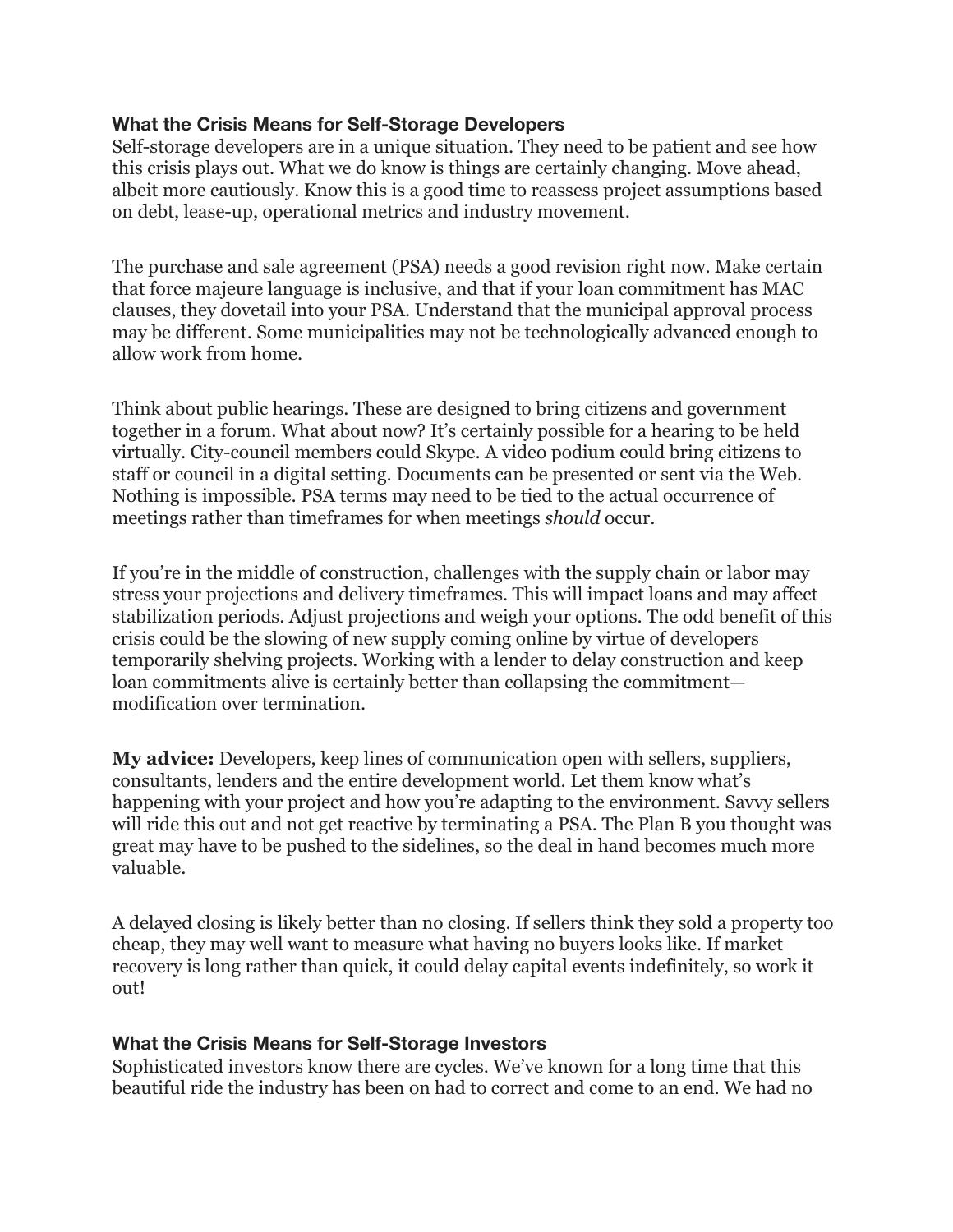idea coronavirus would be the cause, but we all know something had to occur. Most investors believe the situation is temporary and capital markets will restore. Those vested in equities felt the pain first, with the tumbling of the stock market.

Commercial real estate has yet to come anywhere near a crash and may be experiencing a smaller correction than residential properties. Lenders really control this market, as most investing has debt in the capital stack. A few investors are all equity-based, and this shift may create some unique opportunities for all-cash investors.

If investor yields were all based on zero debt, the current crisis would have no affect from a capital stack, unless and until there's a capitalization-rate (cap-rate) change, which may be imminent. If the buyer pool is challenged with changing debt, it'll logically affect cap rates and the capital markets in general. Changes in consumer behavior and operational metrics may cause reduced net operating income, thus changing valuation and so on. If cap rates don't change, values certainly will, if and when revenue changes.

The good news is this is cyclical. Just as the downward correction is certain, so, too, is the growth cycle on the other end. I've been advising those close to me for years that the smart money is on a "war chest" to execute when the market turns, to be cash-ready and in position to pull the trigger and buy. Timing really is everything.

This is a great time to have an open and sincere dialogue between buyers and sellers. Knowing the realities of market transactions, behavior becomes key to making good decisions. If you lose a deal, open communication may create an opportunity to revive a transaction when things get back to normal, even if it's under different terms and conditions.

If you don't *have* to sell or buy, then don't. We might take a lesson from lenders, which are likely to do nothing in times of instability. Take a deep breath and look at transactions from a different perspective. An all-cash buyer who's closing deals may be worth more to you now than a prospective buyer in an unknown future at an unknown price.

**My advice:** Investors, be communicative and flexible. Assess the need to close today against the realities of the market. If you push a buyer/investor away, will it entice him to close now, possibly with an incentive, vs. in the future when conditions improve for everyone? Be willing to extend closing deadlines or even allow parties to walk. If you're holding assets, be patient. Let the crisis play out for a while, and don't make rash decisions you'll later regret. Be collaborative. Look for win-win solutions, not battles.

#### **What the Crisis Means for Self-Storage Lenders**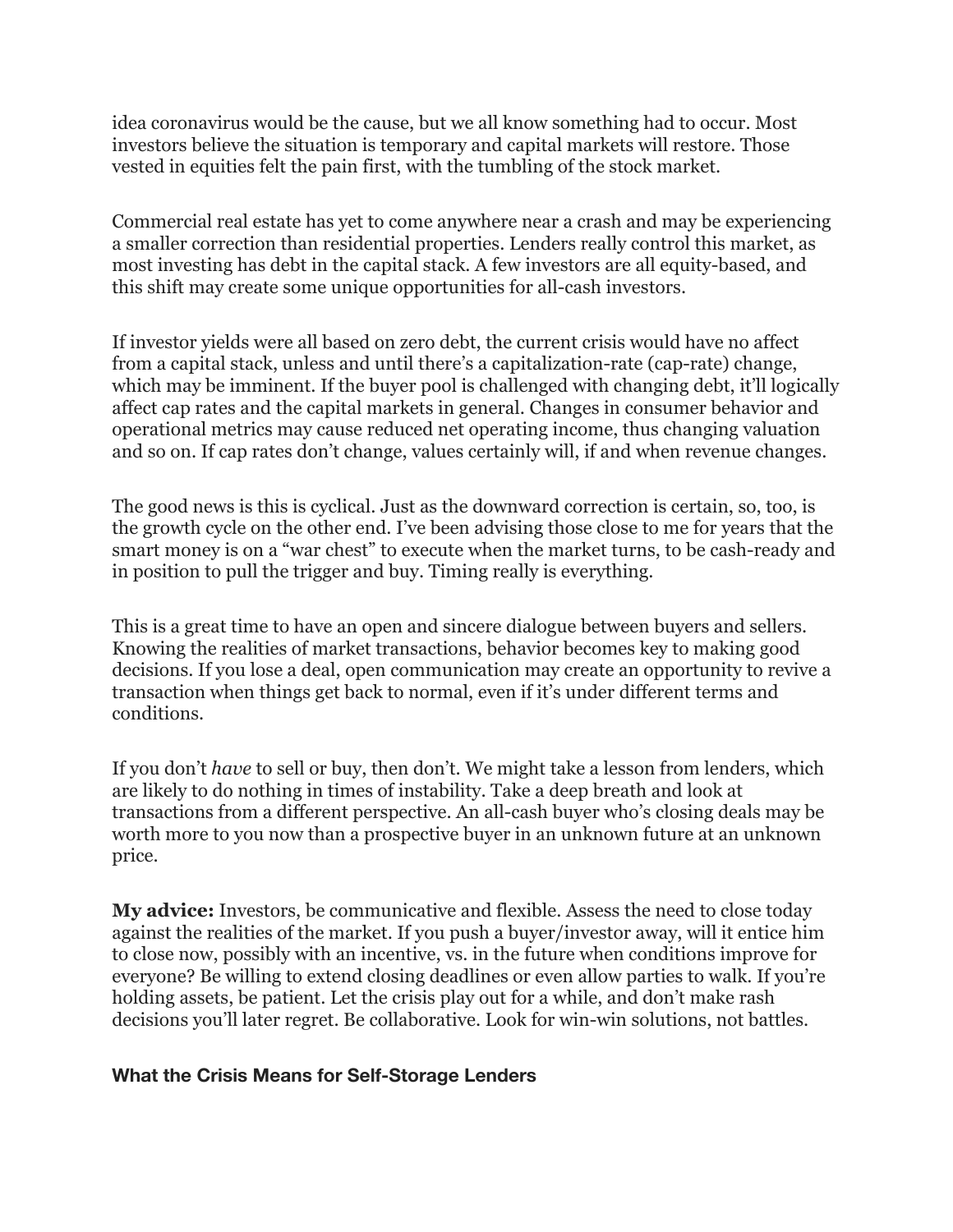We're closely watching the debt markets and how they react to the crisis. This is different from the global financial crisis of 2008 and somewhat similar to 9/11. It'll take time to see the trickle-down effect, if any, from unpaid rents. We know there'll be an impact if operators can't collect rent. Whether they choose to withhold mortgage payments is yet to be determined.

This crisis will certainly test lenders' analysis of required reports and, hopefully, they're in direct and consistent communication with borrowers. It's easy to pepper the files with required financial reports when things are good and then panic when an event like COVID-19 occurs. Lenders should be consistent in their reviews and discussions with borrowers. We're beginning to see some react to federal stimulus packages and measures to keep the economy moving. The natural reaction to unstable markets is to pull back and wait. This would mean lenders aren't likely to issue new commitments, which is a stance the commercial mortgage-backed securities (CMBS) market seems to be taking.

One noticeable reaction is a change in underwriting as lenders perceive greater risk in the commercial real estate market. This is evidenced by increased debt yield, debtservice coverage and rising floors on interest rates for new loans.

Governments have, so far, showed signs they're willing to step in to help keep the real estate industry and the country afloat. New York announced it'll suspend mortgage payments for those with financial hardship, while trade groups like the Housing Policy Council have recommended banks allow borrowers to stop their payments during the crisis. The federal agency overseeing Fannie Mae and Freddie Mac, the governmentoperated buyer of mortgage debt, recently ordered a suspension of foreclosures and foreclosure-related evictions for at least two months. The initiative is designed to keep families in their homes and avoid a housing squeeze like the one that followed the mortgage-driven financial crisis in 2008. These measures don't directly affect selfstorage loans, but they do set a precedence and give us insight to the thinking and actions of regulatory agencies.

There are also similarities to the residential-lending market. Commercial loans are packaged into mortgage-backed securities (MBS) just as they are for residential mortgages. The CMBS market is almost \$200 billion, while the residential MBS market is somewhere around \$9 trillion. Nevertheless, the CMBS market seems to be at a standstill for the time being. Calls to brokers indicate that new commitments for CMBS loans are on hold and existing deals are certainly changing.

Below is a recap of lending sources and their current state of affairs provided by Neal Gussis, principal at mortgage-banking firm CCM Commercial Mortgage: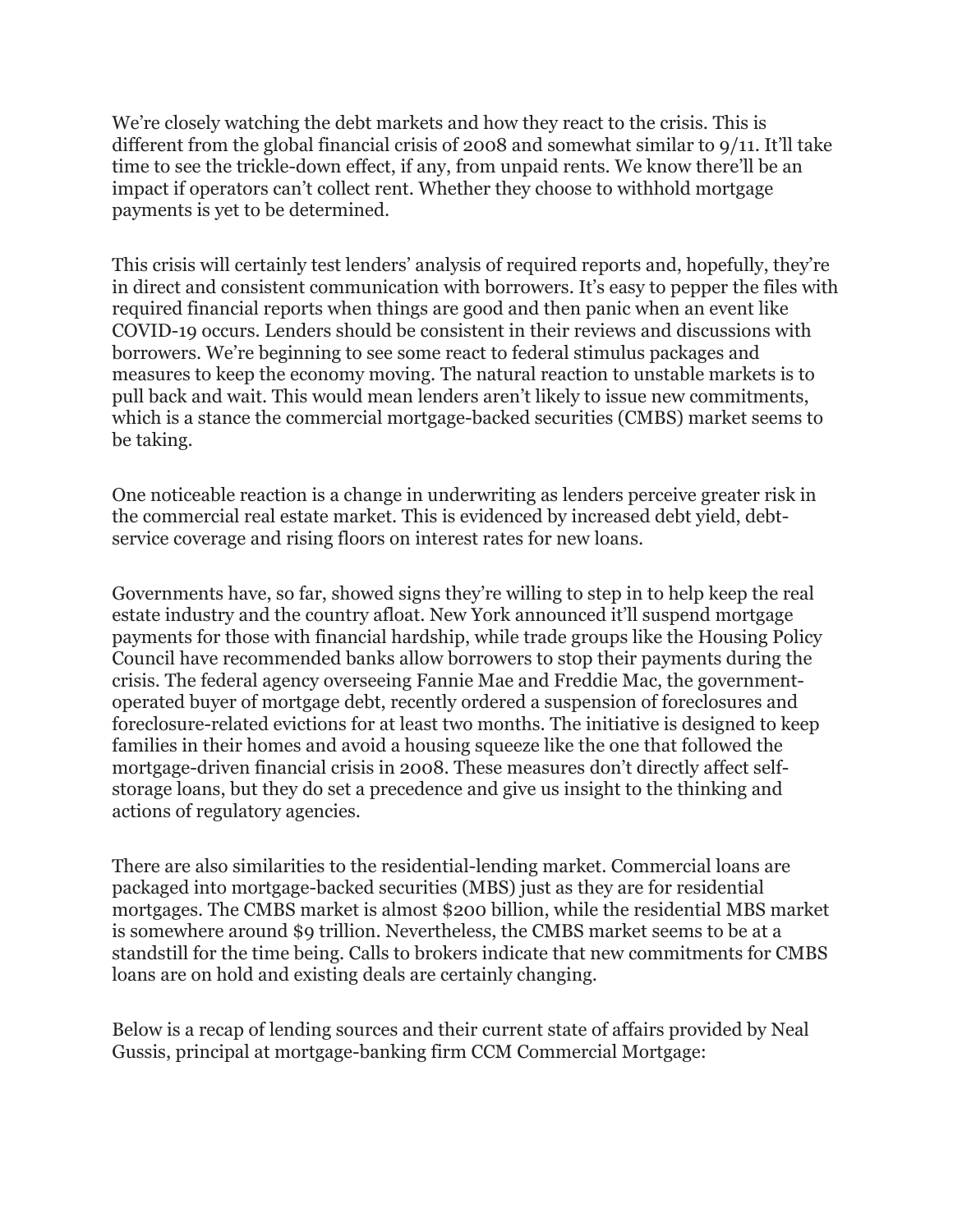**CMBS.** Until recently, CMBS lenders were quoting and closing non-recourse loans in the low 3 percent range, allowing cash-out often with interest-only periods, followed by 30-year amortization. Lower leverage—60 percent were able to obtain 10 years of interest-only financing.

The cost of CMBS is based on the pricing and trading of bonds. Two deals that were supposed to be securitized were recently pulled from the market because the bond market is frozen. Bond investors are reassessing risk and pricing. Also, New York City is pretty much shut down.

Loans that were under application with CMBS lenders aren't being honored thanks to the Material Adverse Conditions (MAC) clause—not even rate adjustments. When CMBS starts up again, spreads likely will be higher, which will reflect higher bond pricing. In addition, self-storage loans will be highly sought after because they'll look better than before compared to other commercial real estate property types. There may be a period during which CMBS lenders aren't competitive with banks, credit unions and life companies. Sources indicate a likely range of 4.5 percent to 5.5 percent, with no assurances.

**Banks.** They're open for business and have low cost of capital, with rates generally in the 3.25 percent to 4.5 percent range. They're offering fixed-rate terms up to 10 years, often through separate swap agreements. A swap agreement can be .5 percent cheaper in rate that a fixed-rate loan not utilizing a swap. Non-swap, fixed-rate loans likely have a step-down prepay penalty, and swaps need to be unwound at a premium or discount.

Banks will be more conservative then CMBS lenders, with 20- and 25-year amortization typical. Many will also limit loan to value to 70 percent. Unless lower leverage, bank financing will be recourse.

Expect disruption along with slower response and processing times. Many are still trying to figure out the logistics of bank personnel working remotely. As the weeks pass, bankers also will be focusing on existing customers, many of whom will be having problems making mortgage payments. Some third-party services may be delayed due to local government direction.

**Credit unions.** They're still open for business, quoting rates 3.7 percent and higher. They may offer some interest-only based on leverage. Most loans are 25-year amortization. They're offering full recourse, no prepayment penalty, and they have the same disruption issues as banks.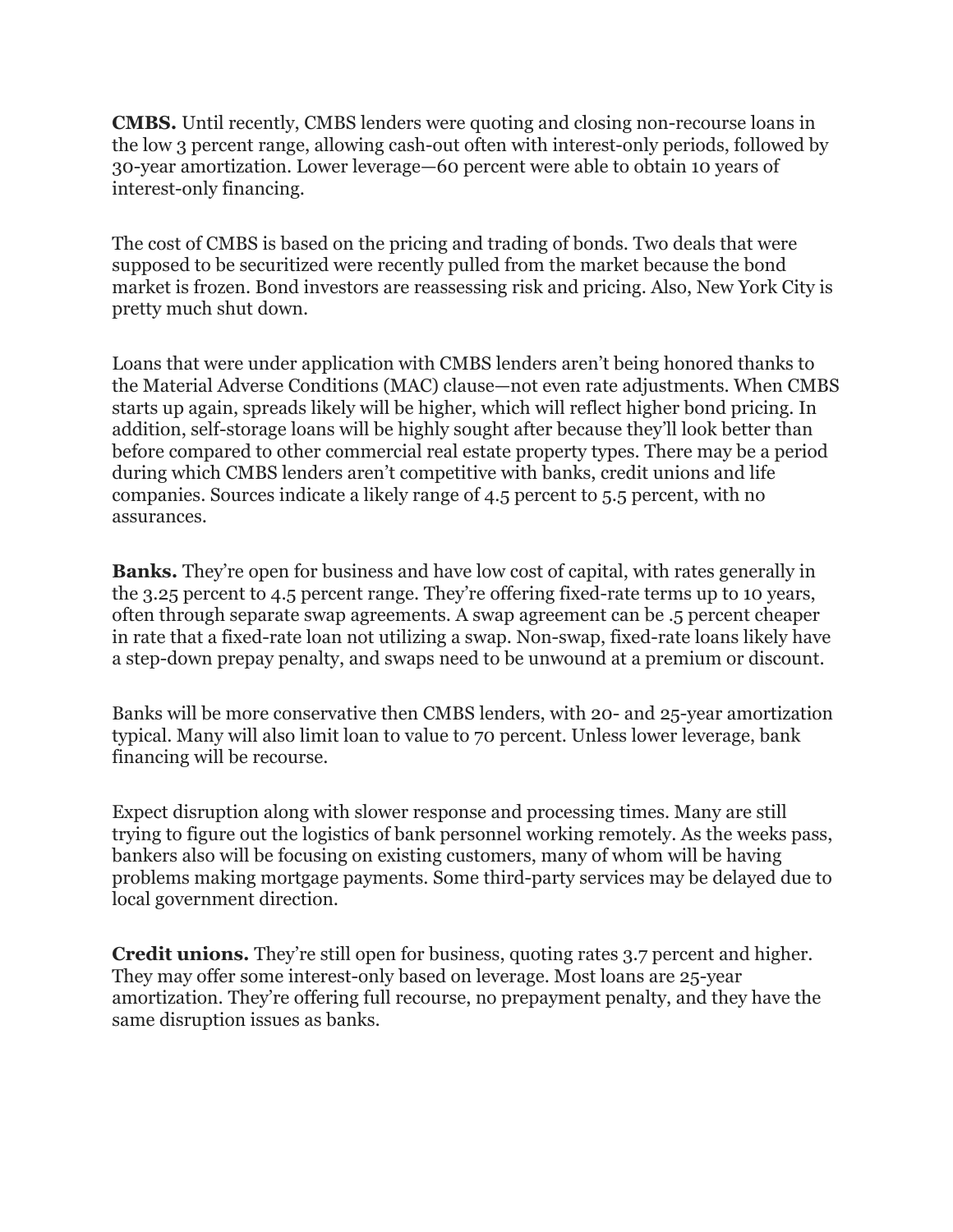**Life-insurance companies.** They lock deals at application and continue to honor deals that were locked prior to the crisis. Some have chosen to stop new originations until there is some settling in the market. Interest-rate floors are close to 4 percent.

Most life companies transact above \$20 million. A select few lend in the \$5 million to \$10 million range. Some lenders are reducing loan-size requirements because they want to limit risk. As a result, there may be more life companies willing to look at deals in the \$5 million to \$10 million range. Life companies are very selective with respect to quality of asset, location and sponsorship. This latest disruption will only make criteria even more selective.

**Bridge lenders.** The market has been flooded with mortgage real estate investment trusts, debt funds and private money looking for yield. Prior to the crisis, bridge loans were priced at 250 to 450 over LIBOR on a non-recourse basis. Loan size was based on the lender's underwritten, stabilized cashflow. Many of these funds may no longer have access to capital or attractive capital to continue to provide bridge loans. Obtaining bridge financing on lease-up deals has certainly become harder and more expensive.

Here are Neal's three key takeaways based on current lending-market conditions:

- There's plenty of liquidity and capital available, particularly from banks and credit unions. The main issue will be if lenders have the time and resources for new loan production.
- Seller expectations should be tempered since due-diligence periods could be longer. Sellers may need to be a bit more patient and flexible.
- While other commercial real estate will be reeling from dark space and lost rents, self-storage is poised to come out looking relatively well. Owners will need to work with a percentage of tenants on rent-payment issues and late fees, but it looks like move-ins are generally up, while move-outs are generally flat.

**My advice:** Lenders, be communicative. The Federal Deposit Insurance Corp. has encouraged banks to make payment deferrals or convert loans to interest-only. This is surely good news to self-storage borrowers uncertain of rent streams. Creditors should be in close contact with debtors to keep lines open and work through the crisis. If the past helps us predict the future, self-storage should remain a strong asset class, except for the current over supply and higher than precedented saturation levels.

# **A Good Time for Everyone to Assess**

These are certainly interesting times, times in which a person's character is easily revealed. Greed will be evident, and it may be ugly. Collaboration—a willingness to work together with give and take, rather than just take—may win many favors in the future. This is a good time to re-evaluate relationships and shed yourself of the dead weight created by one-sided, "what's in it for me" partners and clients. Concern over the